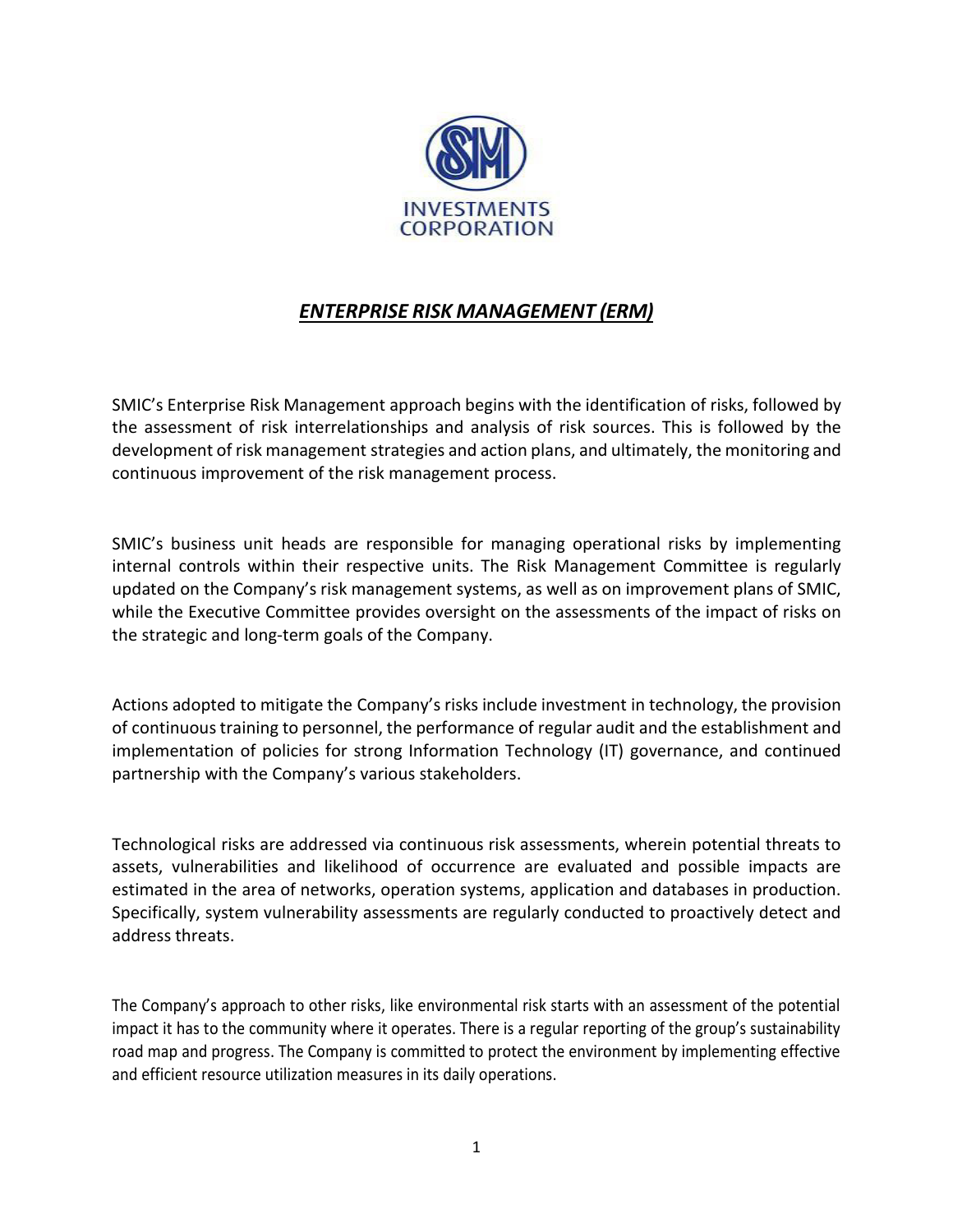## *RISK EXPOSURES AND CONTROL MEASURES*

| <b>Risk Categories</b>                            | <b>Risk Management and Controls</b>                                                                                                                                                                                                                                                                                                                                                                                                                                                                                                                                                                                                                                                                                                                                                                                                                                                                                                                                                          |
|---------------------------------------------------|----------------------------------------------------------------------------------------------------------------------------------------------------------------------------------------------------------------------------------------------------------------------------------------------------------------------------------------------------------------------------------------------------------------------------------------------------------------------------------------------------------------------------------------------------------------------------------------------------------------------------------------------------------------------------------------------------------------------------------------------------------------------------------------------------------------------------------------------------------------------------------------------------------------------------------------------------------------------------------------------|
| <b>Financial Risk</b>                             | Regular monitoring of interest rates, Forex rates, and<br>financial ratios.<br>Please refer to Financial Risk Management Objectives<br>and Policies on Note 27 of the Notes to Consolidated<br>Financial Statements on pages 71 -76 found in the<br>Annual Report as of Dec 31, 2021 and Definitive<br>Information Statement for the Year ended Dec 31,<br>2021. https://www.sminvestments.com/about-<br>us/governance/disclosure-transparency/                                                                                                                                                                                                                                                                                                                                                                                                                                                                                                                                              |
| <b>Operational Risk</b><br>Safety and Security    | Annual audit of the SM Group Safety and Security<br>$\bullet$<br>Team which include among others, the safety<br>protocols within the perimeter, CCTV, etc. With the<br>Pandemic, strict health protocols are being checked<br>for compliance regularly to ensure that it is in line with<br>the Department of Health (DOH) and Inter Agency<br>Task Force (IATF) guidelines of the government.<br>Results of the audit are validated and monitored by<br><b>SMIC Internal Audit Team.</b><br>Department personnel are also trained to respond to<br>safety and security incidents.<br>Implemented an efficient SMS blast technology for<br>easy communication in case of an emergency. With<br>the Pandemic, the usage of the tool was maximized as<br>this is being used to disseminate information and<br>provide instructions to all employees.<br>SMIC ensures proper maintenance of facilities to<br>minimize the impact of physical security risks which<br>may affect its operations. |
| Property Damage and<br><b>Business Disruption</b> | Annual review of Business Continuity Program and<br>$\bullet$<br>business impact assessment.<br>SMIC continues to improve its Business Continuity<br>$\bullet$<br>Management System through the implementation of<br>regular data back-up procedures and maintenance of a<br>Disaster Recovery site to ensure the availability of<br>critical resources and information assets anytime.                                                                                                                                                                                                                                                                                                                                                                                                                                                                                                                                                                                                      |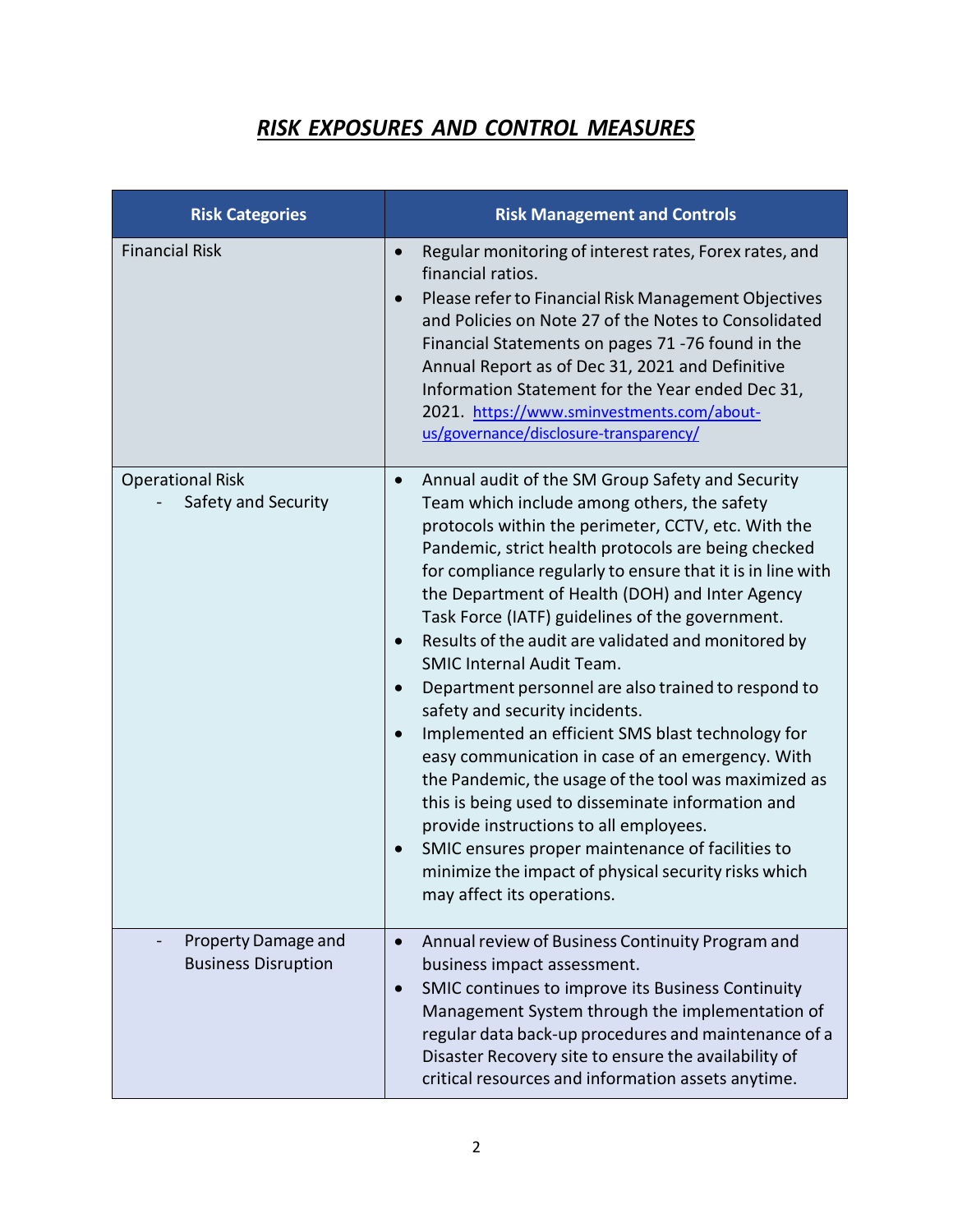|                                                      | The Company undergoes at least twice a year business<br>continuity exercises that are reported to the Board<br>Risk Committee.<br>With the Pandemic, the Company is able to invoke and<br>make use of the Business continuity plan and business<br>operations is not affected much. Ability and flexibility<br>to work from home condition is made possible with<br>strong security measures in place.                                                                                                                                                                                                                                                                       |
|------------------------------------------------------|------------------------------------------------------------------------------------------------------------------------------------------------------------------------------------------------------------------------------------------------------------------------------------------------------------------------------------------------------------------------------------------------------------------------------------------------------------------------------------------------------------------------------------------------------------------------------------------------------------------------------------------------------------------------------|
| <b>Technological Risk</b><br>Cybersecurity           | Conduct vulnerability assessment and penetration<br>$\bullet$<br>testing and incident reporting. In 2019, SMIC engaged<br>the service of SGV & Co. to perform an independent<br>assessment.<br>Cybersecurity training across the business units to<br>address the human factor in cyber security<br>management.<br>SMIC also adopt the latest IT tools and technology to<br>combat cybersecurity threats that may impact<br>operations.<br>Organized a team of IT professional with expertise in<br>information security that monitors, analyzes and<br>protects the company from cyber-attacks.                                                                             |
| <b>Environmental Risk</b>                            | Regular reporting of the group's sustainability road<br>$\bullet$<br>map and progress.<br>SMIC is committed to protect the environment where<br>it operates by implementing effective and efficient<br>resource utilization measures in its daily operations.<br>SMIC is fully committed in reducing its carbon<br>footprint, the company recycles its waste, conserves<br>water and harnesses renewable sources of energy.<br>SMIC also supports several initiatives by the SM<br>Foundation in its sustainability programs.<br>SMIC is also committed in promoting equal<br>opportunities for persons with special needs, senior<br>citizens, women and indigenous people. |
| Regulatory/Compliance Risk<br>Data Privacy Act (DPA) | SMIC conducts regular employee awareness on Code<br>of Ethics, Data Privacy Act of 2012, and other external<br>regulations through constant training of personnel to<br>ensure its mandatory and consistent compliance.                                                                                                                                                                                                                                                                                                                                                                                                                                                      |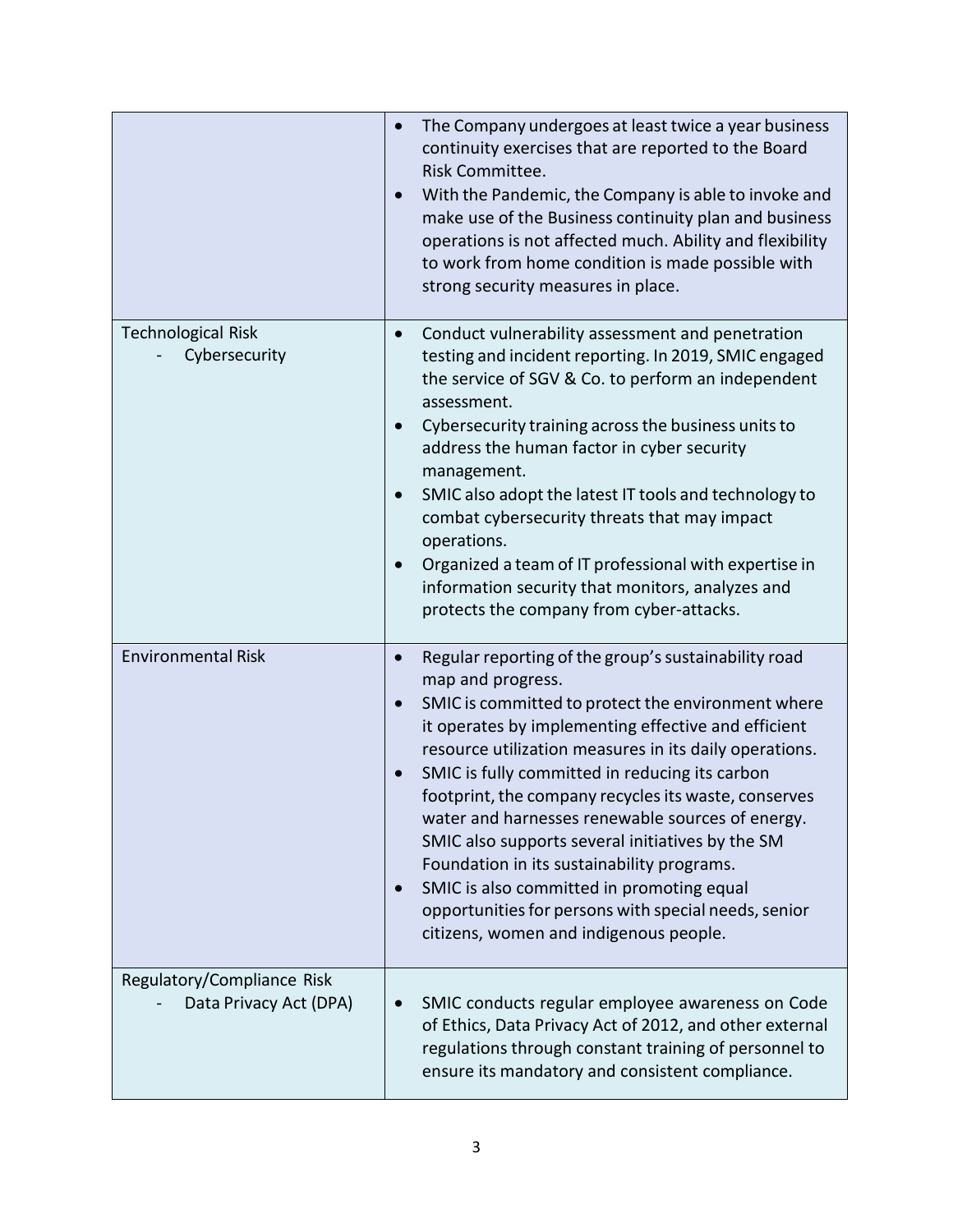|                                                                 | Develops e-learning tools on various topics for easy<br>tracking of employees training progress. Even during<br>the Pandemic, the Company is able to sustain the<br>training needs of the employees utilizing the online<br>platform.<br>There is a continuous monitoring of the data privacy<br>compliance especially on contact tracing forms and<br>apps.<br>Privacy Impact Assessment (PIA) is prepared for new<br>systems, processes and programs that involve<br>personal information.<br>Sharing of personal information with other parties or<br>any services being outsourced to outside parties are<br>adequately covered with a DPA agreement.                                                                                                          |
|-----------------------------------------------------------------|--------------------------------------------------------------------------------------------------------------------------------------------------------------------------------------------------------------------------------------------------------------------------------------------------------------------------------------------------------------------------------------------------------------------------------------------------------------------------------------------------------------------------------------------------------------------------------------------------------------------------------------------------------------------------------------------------------------------------------------------------------------------|
| Anti-Money Laundering/<br><b>Counter Terrorism</b><br>Financing | Registered with Anti-Money Laundering Council<br>$\bullet$<br>(AMLC) last December 1, 2021 as Designated Non-<br>Financial Business and Profession (DNFBP). Certificate<br>of Registration (COR) was awarded last March 31,<br>2022.<br>All Board members and Key officers underwent<br>seminars/training on Anti-Money Laundering Act<br>(AMLA) provided by an accredited AMLC service<br>providers to ensure understanding of the<br>implementing rules and regulations of the Act for an<br>effective implementation.<br>A risk-based Money Laundering/Terrorism Financing<br>Prevention Program (MTPP) was developed and<br>approved by the Board on March 14, 2022, which<br>detailed the procedures and implementation of the<br>major requirements of AMLA. |